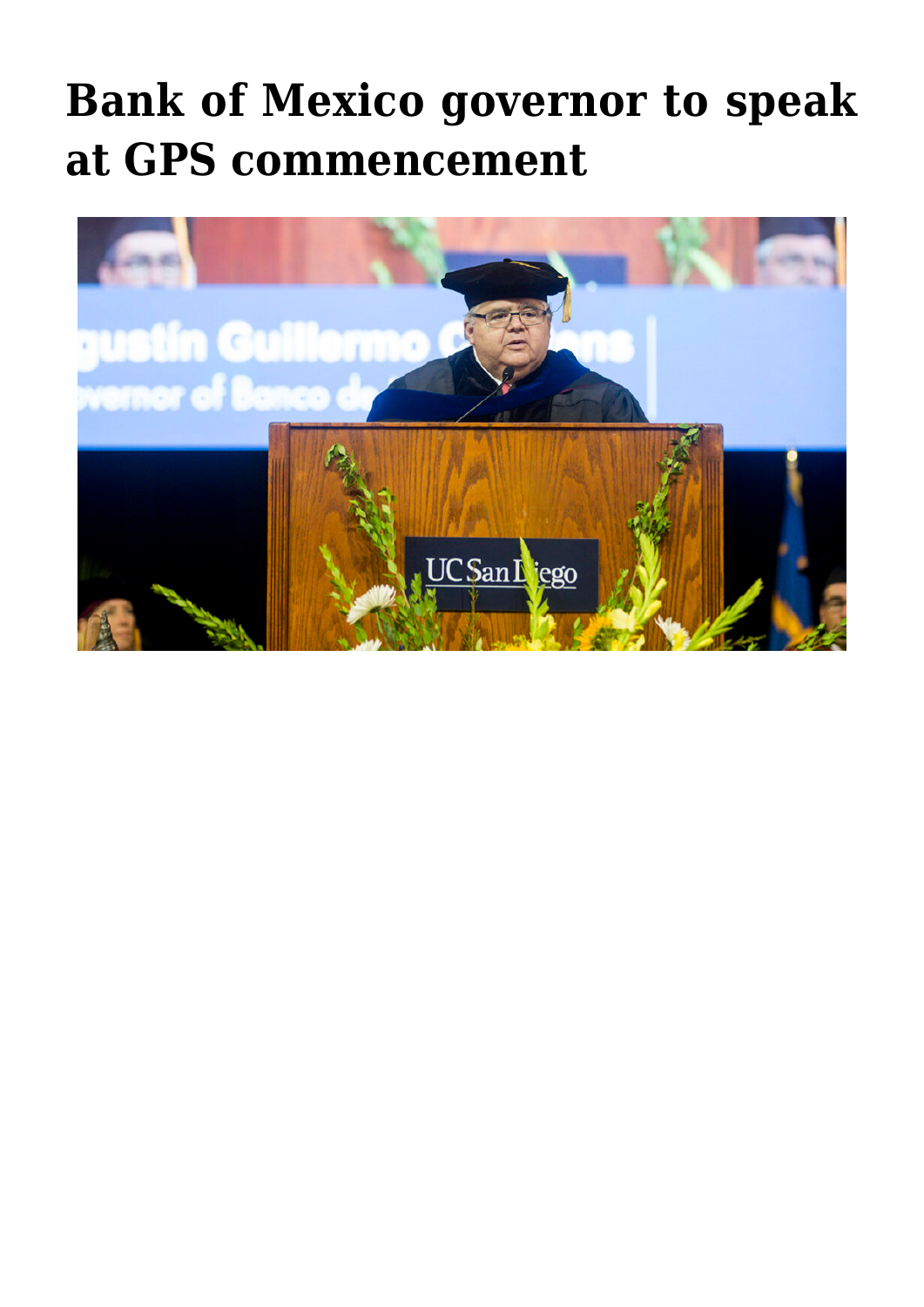

## **Keynoting GPS's commencement ceremony on June 18 is Agustín Carstens**

By Anthony King | GPS News

Agustín Carstens, governor of the Bank of Mexico and a global leader in international economics, will give the keynote address at the UC San Diego School of Global Policy and Strategy (GPS) [commencement](https://gps.ucsd.edu/students/commencement.html) on Sunday, June 18. The event will see 148 graduating master's students celebrate their achievement in front of faculty, family and friends.

Head of Mexico's national bank since 2010, Carstens is a former minister of finance who has served as executive director of the International Monetary Fund (IMF) and member of the G-20 Financial Stability Board steering committee. Later this year, he will become the first central banker from an emerging economy to assume the role of general manager of the Bank for International Settlements, the world's oldest financial institution bringing together 60 central banks that account for 95 percent of the world's GDP.

"We are honored to have Agustín Carstens as this year's commencement speaker, as he embodies our mission to train the next generation of global leaders," said [Gordon Hanson,](https://gps.ucsd.edu/faculty-directory/gordon-hanson.html) acting dean of GPS. "Carstens has a long career helping to guide and stabilize the macroeconomy, certainly in Mexico but also throughout the world. His action and direction serve as great inspiration to our graduates."

Lauded as the driving force of Mexico's financial stability, Carstens has repeatedly been recognized as Central Bank Governor of the Year by multiple global organizations. He was ratified as head of Mexico's bank for his first, sixyear term in January 2010, proposed by then-President Felipe Calderon. In late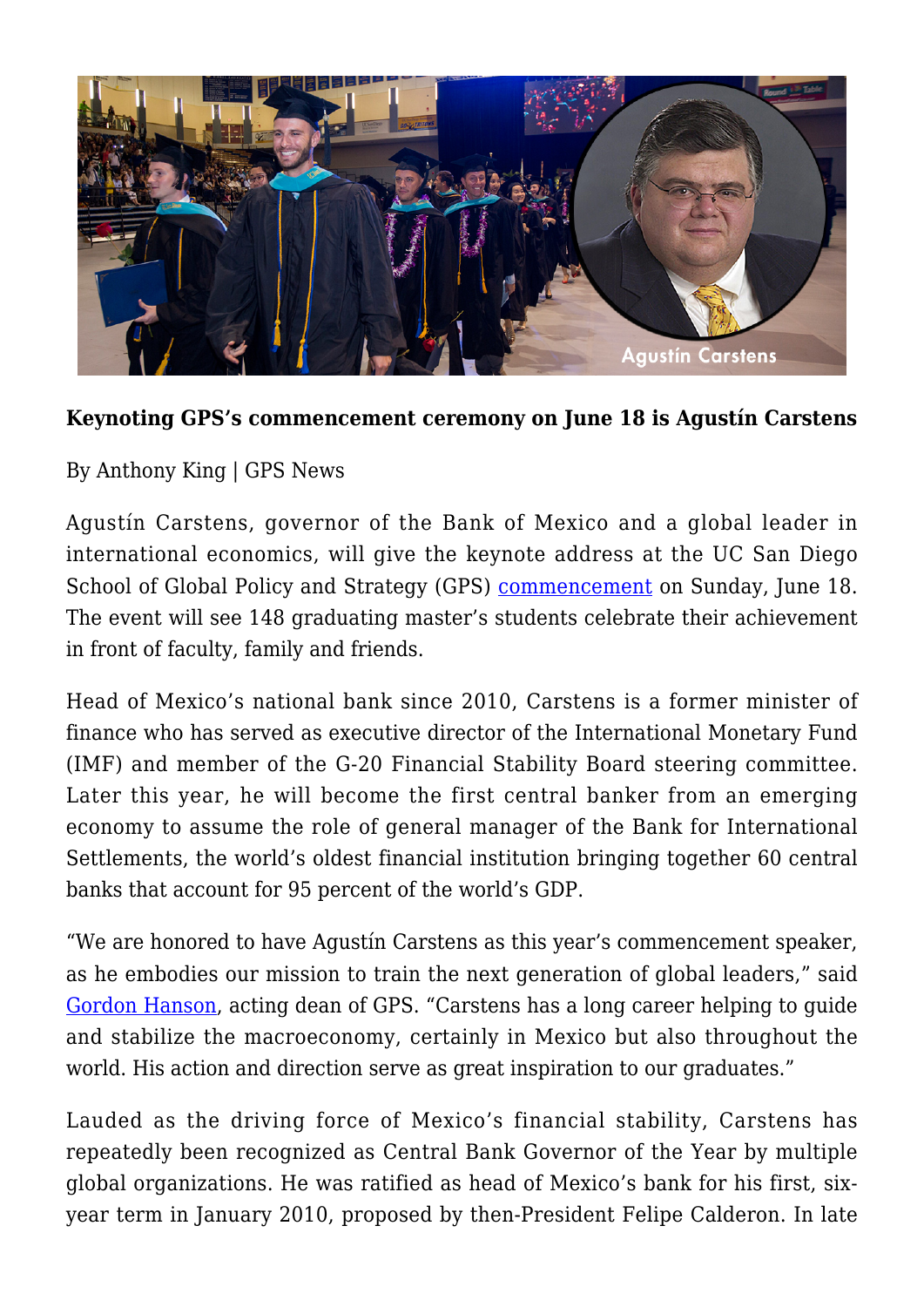2015, proposed by President Enrique Pena Nieto, Carstens was reappointed governor for a second term.

He will assume his new position at the Bank for International Settlements in December 2017. The organization's mission is to aid governmental banks in pursuing financial stability and to foster international cooperation.

"Our school is internationally recognized for its expertise on the Pacific  $-$  the Americas and Asia — and we seek to be the home of leaders, like Carstens, who value tackling global challenges with meticulous analysis and a passion for problem-solving," Hanson said.

Carstens began his professional career in 1980 at the Bank of Mexico, where he held many positions in the central bank's international department, economic research department and office of the governor. For the IMF, he represented the casting votes of Spain, Mexico, Central America and Venezuela, and later was responsible for handling the organization's relationship with more than 70 member countries.

Carstens earned his Ph.D. and master's degree in economics from the University of Chicago and his bachelor's degree in economics from Tecnologico Autonomo de Mexico.

The GPS commencement ceremony follows the UC San Diego [all-campus](http://commencement.ucsd.edu/) [commencement](http://commencement.ucsd.edu/) on June 17, when UC San Diego Chancellor Pradeep K. Khosla will officially confer degrees by academic division. His Holiness the 14th Dalai Lama will give the keynote address to all graduates gathered as one student body.

GPS will bestow 110 MIA degrees, 31 MAS-IA degrees and seven BA/MIA degrees to graduates. For the June 18 ceremony, the graduating students and more than 675 guests will gather inside RIMAC Arena at 1:30 p.m. It also will be broadcast live on the School's website.